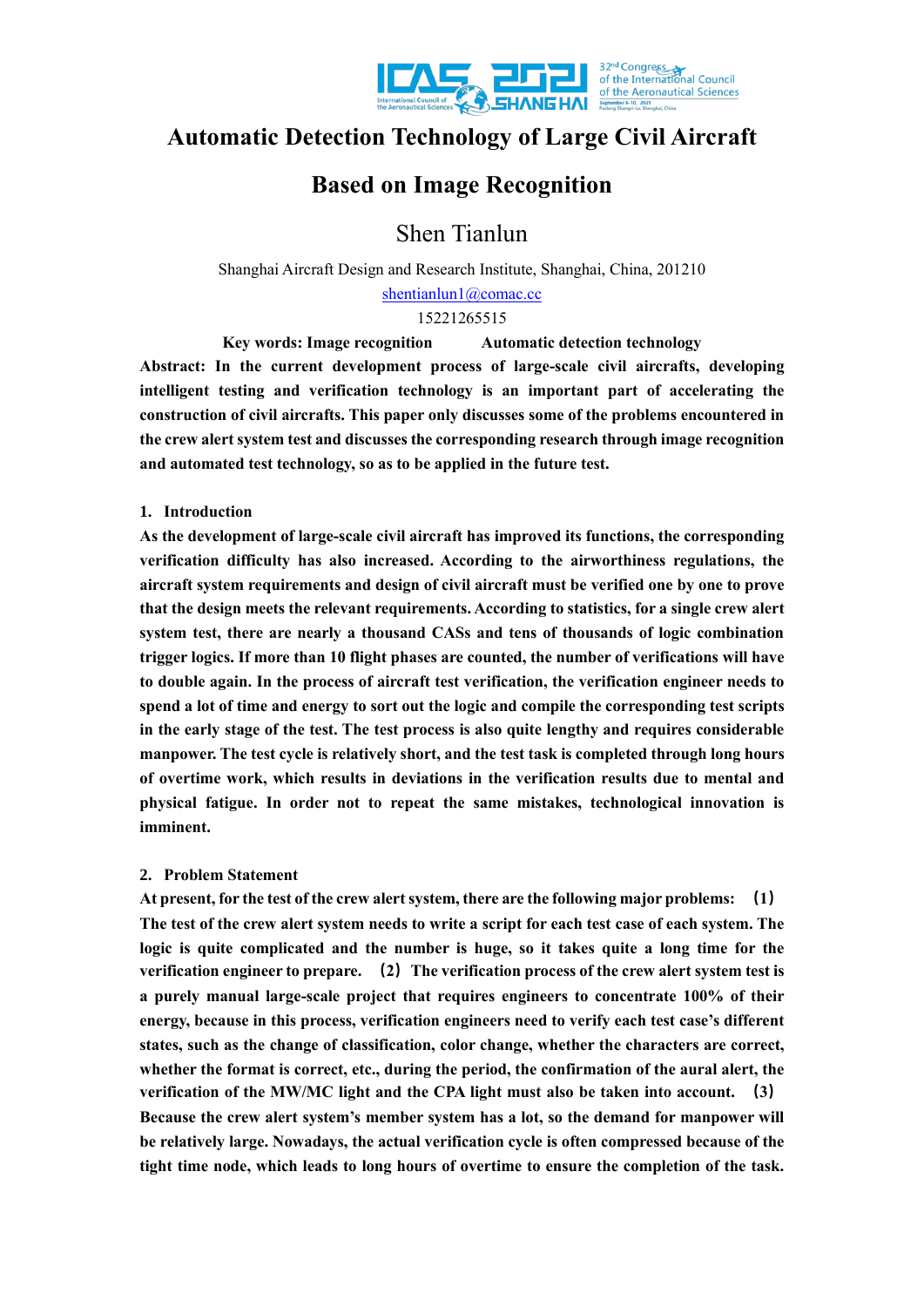**(4)Outdated system software and equipment's utilization rate is low. Therefore, in order to solve the above problems, we aim to develop an accurate automated test technology based on image recognition, which automatically captures the various states of test cases from the simulation environment and compares them with real requirements to achieve continuous 24\*7 all-weather automated testing, maximize the utilization of test equipment.**



### **3. Conventional Verification Method**

**As shown in the figure, the conventional verification method is a terminal computer that runs the script, and then the verification engineer visually observes whether it is actually consistent with the requirements. There are many problems here, such as: (1)There are many test items that the verification engineer needs to observe, and they often find that they are not comprehensive. (2)There are many states of a single test item, such as colors, formats, characters, etc. (3)Because of the need to verify one by one, the scripts can only be carried out one by one. Once the script has an error, the verification engineer needs to change the script on site and test from the beginning. This undoubtedly has high requirements for the experience and professionalism of the verification engineer. (4)No documentation can be the proof of the test.**



## **4. Novel Solution-Automatic test technology of crew alert system based on image recognition**

#### **4.1 Hardware composition**

**As shown above,the novel solution is a terminal computer sends the automatically generated test case. A camera is installed above the IDU to obtain the actual state of the tested item that needs to be verified through the image acquisition computer, and pre-stores the expected requirements of the tested item in it, the image automatic test software is used to compare with the actual image, and the test result is automatically recorded.**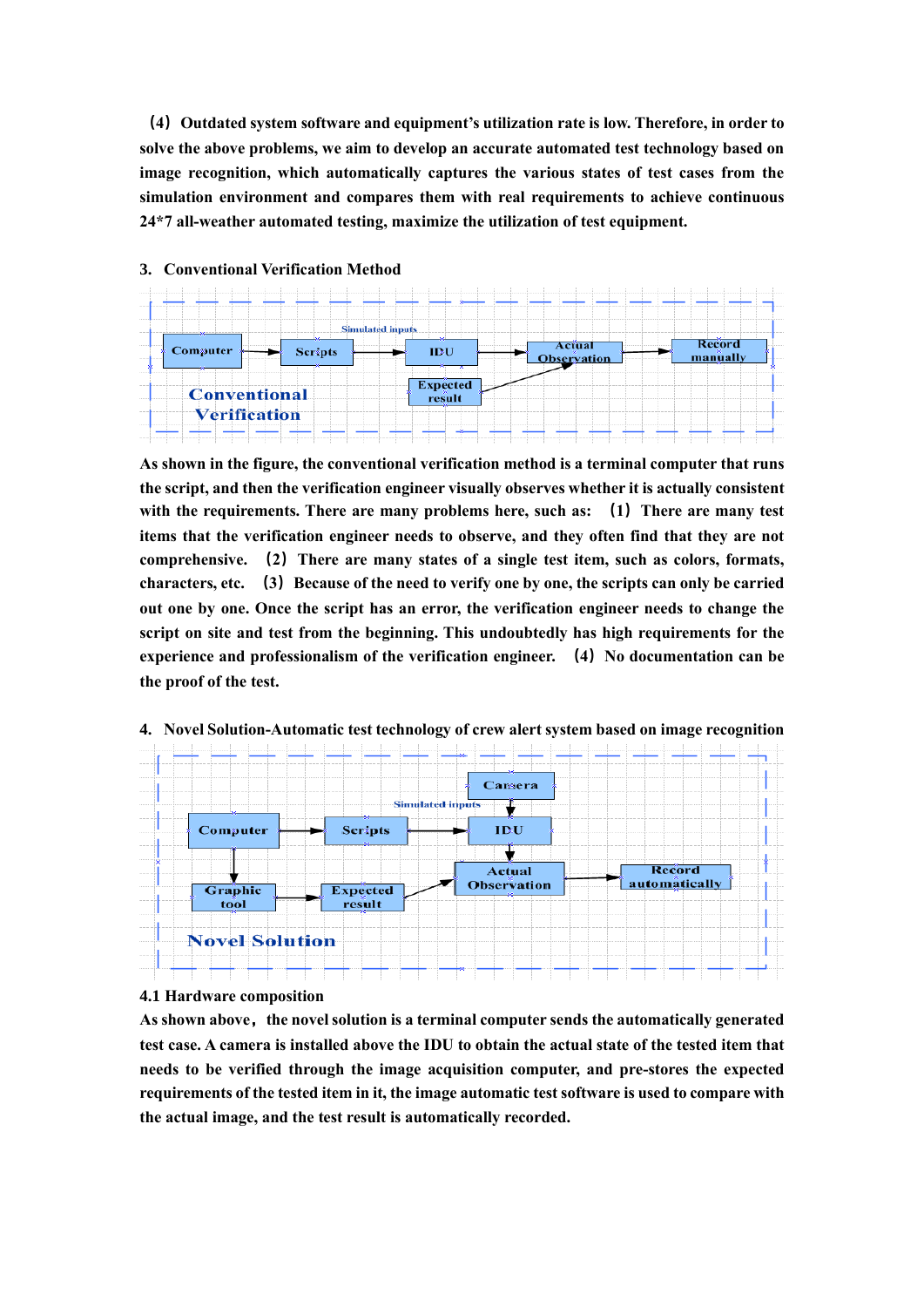#### **4.2 Automatic test case generation function based on test logic**

**This function can trigger logic based on CAS alert messages and automatically generate test case files according to coverage requirements (such as MC/DC, DC). The test case file can be imported and automatically executed. Combined with image recognition-based instruments, the entire process of automatic test case generation, import, automatic execution, automatic judgment, and automatic report generation is realized, which basically avoids the repetitive work burden of testers, greatly improving the test efficiency. At the same time, message matching technology is also used to realize the grammatical correction of the recognition message and ensure that the correct rate of message recognition is not less than 99%.**

## **4.3 Test case editing and running software**

**The automatic test software mainly completes the editing and the automatic running of test cases. After completing the static interface test, the user can use the automatic test software to automatically handle the test process to improve the test efficiency. The automatic test software provides an interface for users to edit and modify test cases, and generate test case description files based on the test cases edited by users, and transfer them to test scripts by the test case translator. The test operation monitoring tool provides the operation management and monitoring interface of the test system. After the test is started, the test script is sent to the test execution system to run the test script. As a background system, the test execution system actually executes test scripts by running an interpreter. The test engine resident memory includes two types of threads: test service thread and test case execution thread. The former is responsible for communicating with the test management system and controlling the execution process of the latter, and the latter executes test cases under the control of the former. The test engine sends the status of the test and the data generated during the test back to the test management system in real time. The test management system displays the test progress, status and necessary data on the monitoring interface, and can control the test execution process, such as pause, continue and stop commands. The test management system records the data generated during the test into a file for use by the test report generation tool. This tool can perform the required analysis and statistics on the test data, and the user can select the required data, report template or customized report format, and then generate a test report. It is also possible to embed the predefined test report generation process as a sub-step in the test case into the test process, so that the required report can be automatically generated after the test is completed.**

#### **4.4 Automatic test case generation software**

**This set of test case editing and running software for automatic testing is mainly used for the design and operation of test cases, and can automatically generate reports. The automatic test case generation software of CAS can import the XLS test logic description file of CAS, and automatically generate an avionics test library that meets the requirements of coverage criteria, reduce the workload of testers, and realize the automation of the whole process of automatic generation of test cases, automatic test operation, automatic identification of test results based on image recognition and automatic generation of test reports.**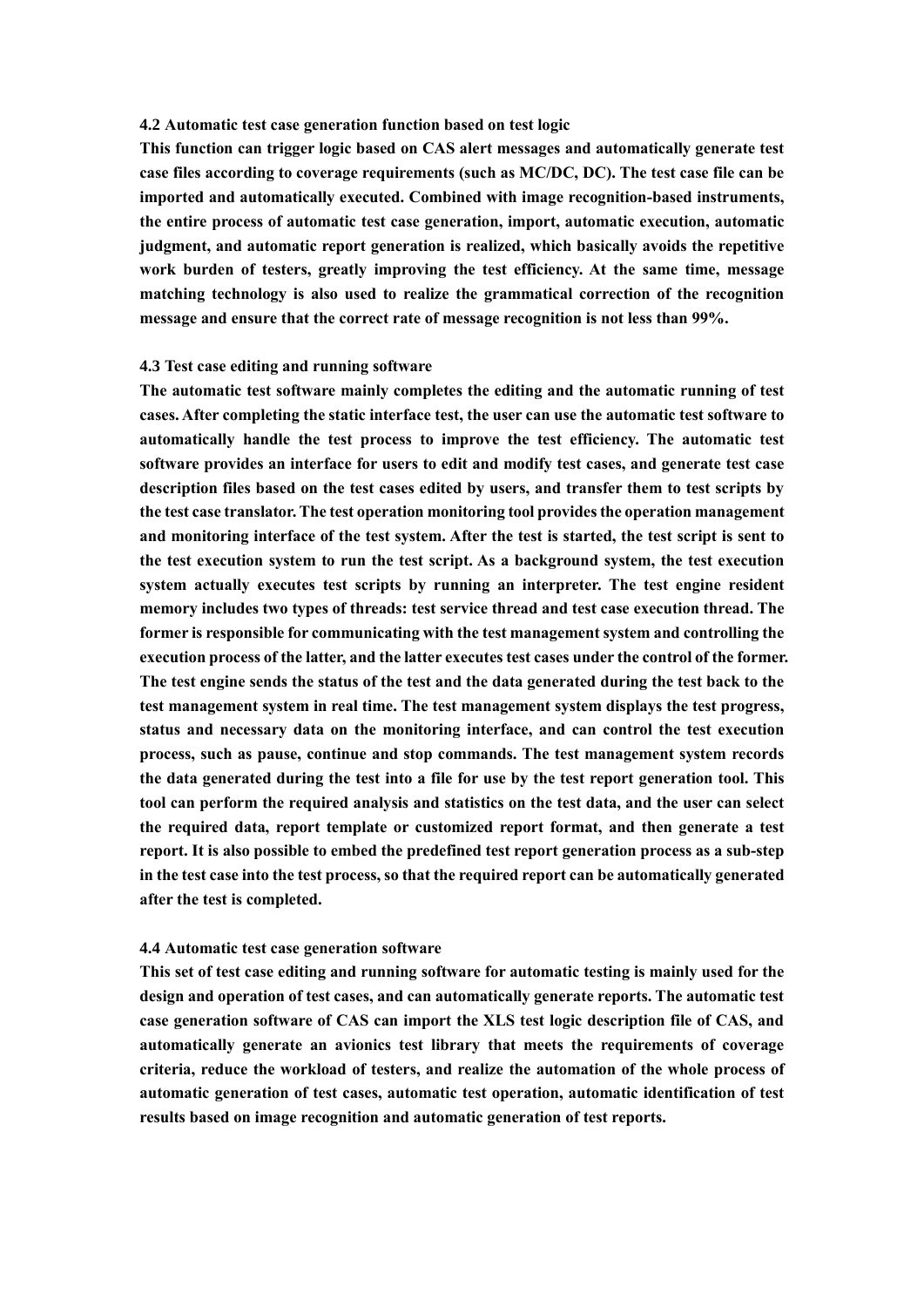

**The test case automatic generation software, in accordance with the requirements and characteristics of the airborne display system test, innovatively realizes the automatic generation from the CAS logic definition file to the test case. Its advantages include:(1) Test cases can be generated according to the coverage criteria, so that the coverage of the test can be based on evidence, and it is more in line with the structured verification requirements of the airborne system. (2) It greatly reduces the workload of testers, eliminates the process of manually writing test cases, and is very suitable for airworthiness compliance testing with high structural requirements. (3)The output test cases can be directly loaded and executed in the test system, and seamlessly integrated with the image recognition module to realize the automation of the whole process of test case generation, test case execution, and result judgment. At the same time, the generated test cases have nothing to do with the test bench and can support multiple re-use of the test platform.**

## **5. Advantages of new technology**

**(1) Innovatively adopts a message matching algorithm to implement a grammar corrector suitable for CAS to correct OCR character recognition errors. In the actual test, a 100% correct rate of message recognition was achieved.**

**(2) Using Mark-based screen target area detection and correction technology, there is no need to precisely adjust the position and angle of the camera to identify the target screen stably and reliably.**

**(3) Automatic generation of test report**

**After the test cases are executed, the test report generation function organizes the test results**